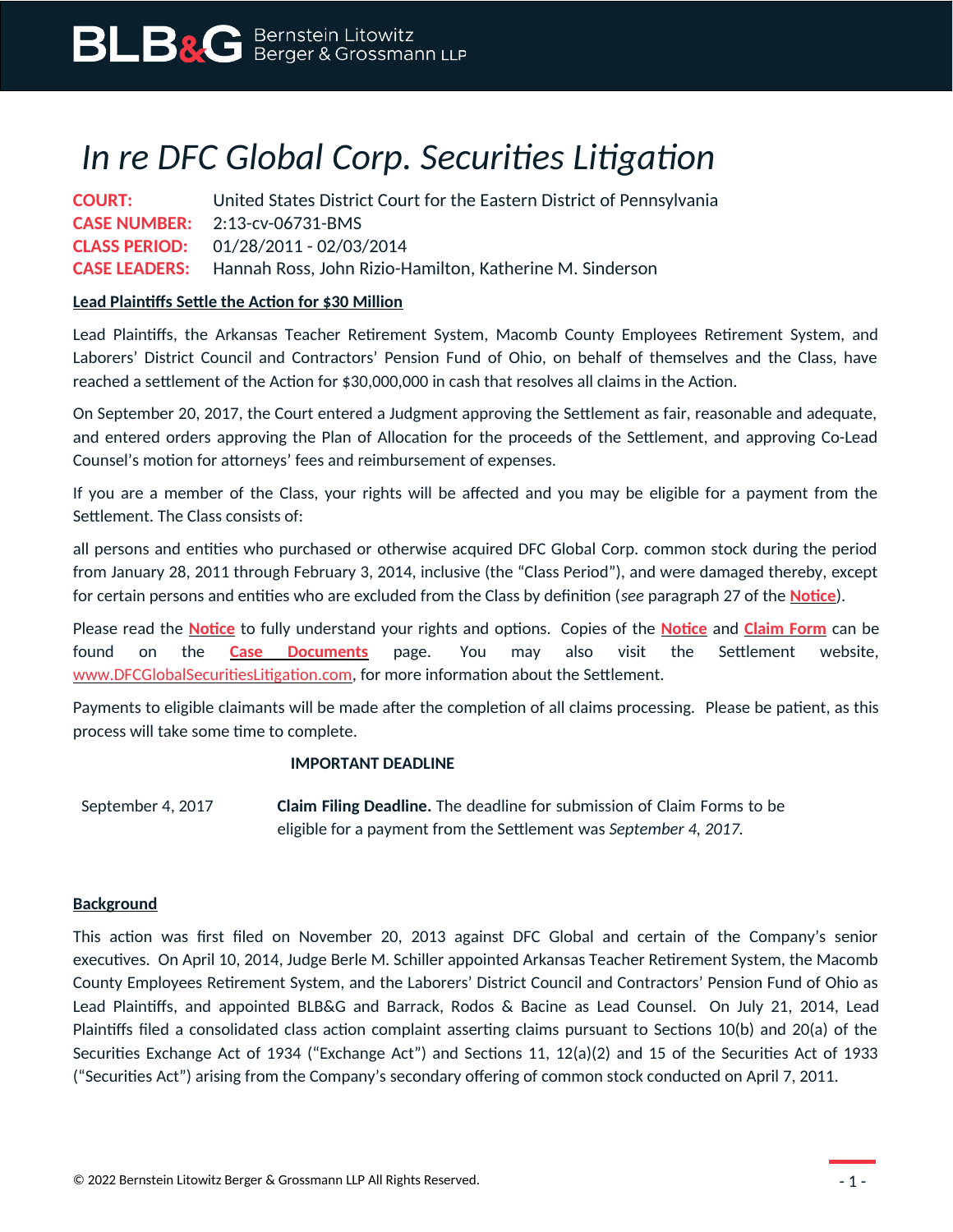

DFC Global is a payday lending company that offers short-term loans to low-income borrowers. The Company derives approximately 50% of its revenue from the United Kingdom ("U.K."), which requires all payday lenders to adhere to strict regulatory requirements. Such requirements include performing an affordability assessment on all borrowers, as well as restricting the number of times a loan can be rolled over. Throughout the Class Period and/or in the offering materials for the Company's April 2011 secondary offering, DFC Global misrepresented to investors that it complied with government regulations and guidance with regard to U.K. irresponsible lending practices, and that the Company made "prudent," "conservative," and "responsible" underwriting decisions when making loans. The Company also knowingly misrepresented its loan loss reserves and issues false financial statements throughout the Class Period.

In truth, the Company: (i) systematically issued high-fee predatory loans to consumers that had no reasonable means to be repaid; (ii) continuously rolled over or refinanced its loans in order to delay or avoid defaults; (iii) failed to conduct adequate affordability assessments on its customers; and as a result (iv) failed to comply with industry regulations and guidance. DFC Global also (v) understated its loss reserves; and (vi) issued fraudulent earnings guidance because it was dependent upon the Company's improper lending practices.

On April 1, 2013, the Company preannounced results for its third quarter of 2013 that were seriously impacted by poor loan performance. Specifically, the Company announced that a new U.K. limitation on the amount of times a loan could be rolled over caused a significant number of DFC Global's loans to become immediately due and default. The Company as a whole experienced a loss rate of above 25%, and a loss rate of approximately 35% in the U.K. Because of the spiking loss rates, the Company also slashed its fiscal year 2013 earnings per share guidance from \$2.35-\$2.45 per share to \$1.70-\$1.80 per share. On this news, the price of the Company's stock dropped from \$16.64 per share to \$13.04 per share, or almost 22%.

Then, on August 22, 2013, DFC Global announced earnings for its fourth quarter of 2013 during which it again reported soaring loan defaults in the U.K. with the Company's loan loss provision increasing to 25.7%. Additionally, DFC Global disclosed that it expected to incur a recurring \$10-\$15 million of expenses for regulatory, legal, audit, and compliance-related costs relating to its payday lending program. DFC Global's losses in the U.K. were so severe that the Company was unable to provide earnings per share guidance for fiscal 2014. This news caused the price of DFC Global stock to drop from \$15.90 per share to \$11.31 per share, or almost 29%.

Defendants filed motions to dismiss the consolidated class action complaint on October 3, 2016. Briefing on Defendant's motions to dismiss was completed on January 20, 2015, and on June 16, 2015, Judge Schiller denied Defendants' motions to dismiss in all respects.

The Court certified the Class, defined above, on August 4, 2016.

## **Case Documents**

- November 27, 2018 Order Approving Distribution Plan
- Notice of (I) Pendency of Class Action and Proposed Settlement; (II) Settlement Fairness Hearing; and (III) Motion for an Award of Attorneys' Fees and Reimbursement of Litigation Expenses
- September 20, 2017 Memorandum Decision Approving Settlement and Motion for Attorneys' Fees and Expenses